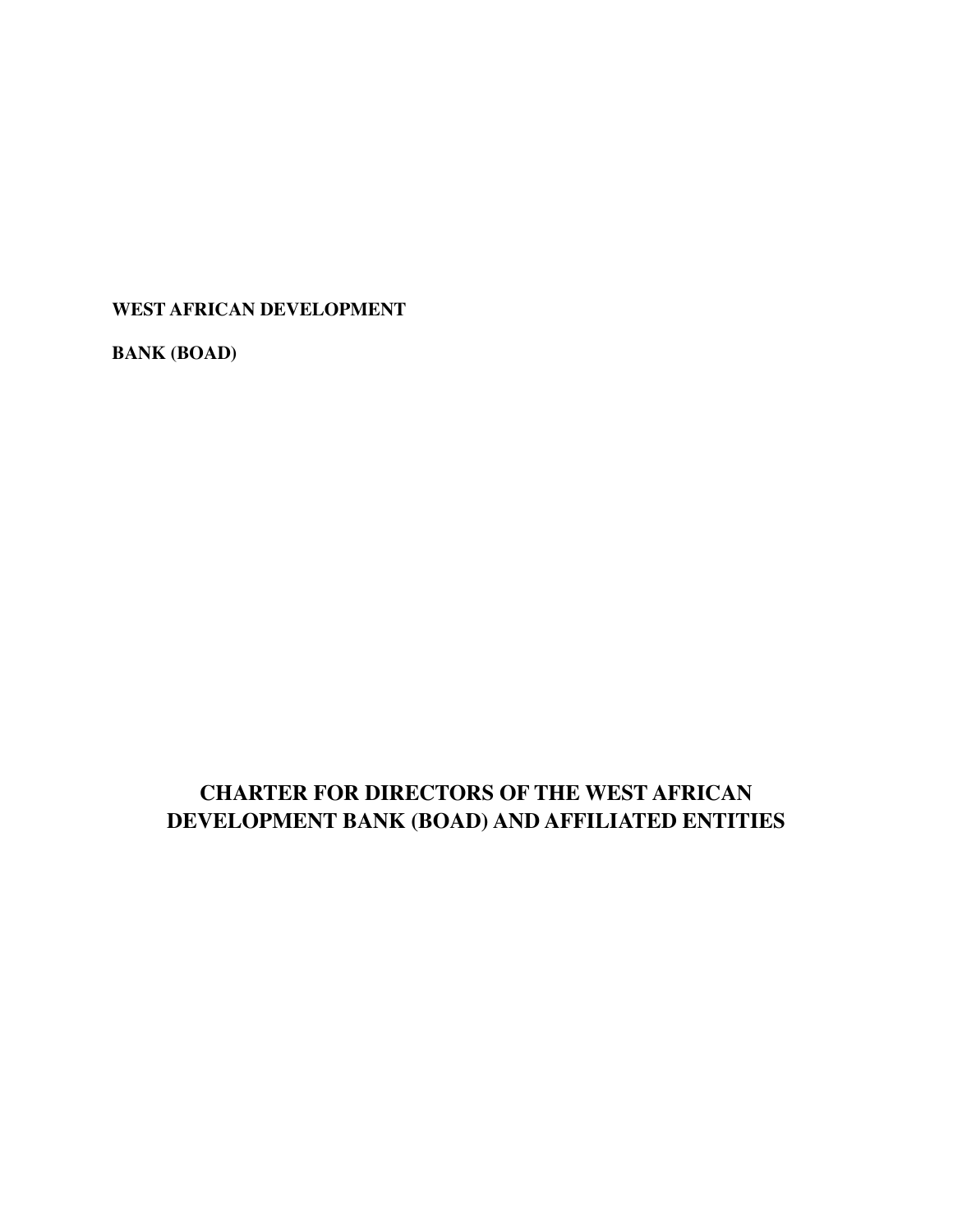#### **MARCH 2014**

#### **PREAMBLE**

The West African Development Bank (BOAD) is the joint Institution of the West African Monetary Union (WAMU) whose mission is to promote the balanced development of its Member States and to contribute to the realization of the economic integration of West Africa.

According to Article 6 of its Constitution, the capital of the BOAD is shared between type A shareholders and type B members. These shareholders are represented by administrators in the Board of Directors of the BOAD.

Moreover, the BOAD is entitled to create companies or other entities, with or without corporate status, in which it holds directly or indirectly the majority of the capital, or on which it has control (hereafter 'Affiliated Entities'), and to which specific missions are assigned. The expression 'control' means the power to manage the affiliated entity and to guide its policy, either through voting rights in its capital, by contract, or any other means.

By reference to the fundamental texts, policy papers of the BOAD, and to international standards on ethics, this Charter defines for the members of the Board members of the BOAD, as well as the members of various Boards, executive boards, or other management boards of affiliated entities, the guidelines, standards and conventions regarding professional ethics and deontology.

### **Article 1: Scope**

This Charter (hereinafter 'the Charter') applies to the Administrators in the Board of Directors of the BOAD, as well as to the members of the Boards, Executive boards or other administrative authorities of affiliated entities.

Also, any reference to 'administrator' in the Charter is referred to the members mentioned in the above paragraph. Furthermore any reference to the Board of Directors refers also to the members of executive boards or authorities of Affiliated Entities.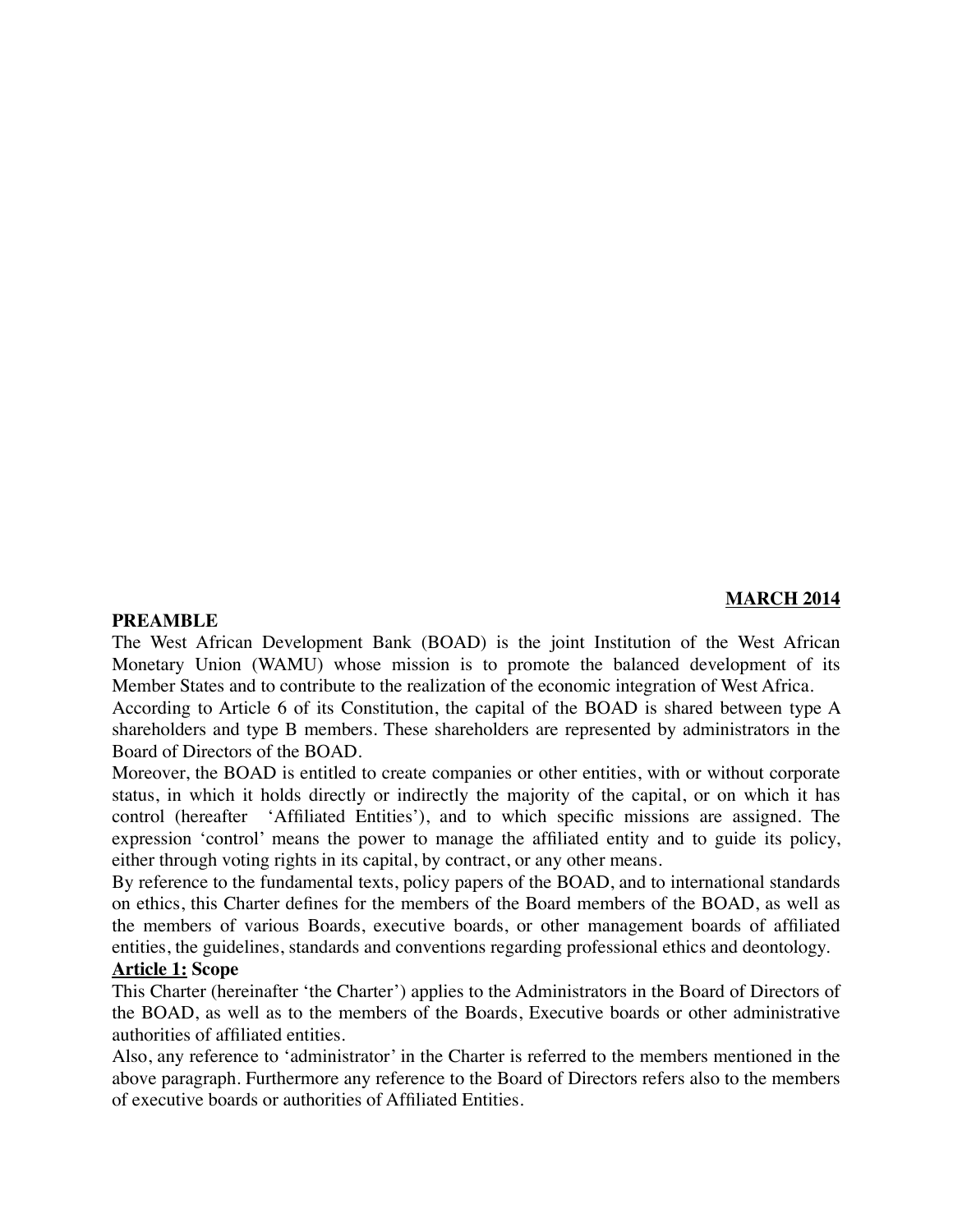### **Article 2: Fulfillment of the BOAD missions, or those of the Affiliated Entity.**

The Administrator shall work towards the fulfillment of the missions vested in the BOAD or the affiliated entity. For that purpose he must fully invest himself in the realization of these missions, by devoting his knowledge, his skills and experiences, having in mind the interests of the WAMU member states.

### **Article 3: Right and duty of communication and information**

The Administrator has the duty to ask the empowered Authority of the BOAD, through the Chairman of the Board, or the empowered Authority of the affiliated entity, the useful information he deemed necessary to fulfill his mission.

He must inquire about the duties and the specificities of the BOAD or the affiliated entity, their values, including by interrogating their top managers. The BOAD or the affiliated entity has the obligation to make available to him such documents.

### **Article 4: Duty of care and interests of the BOAD or the affiliated entity**

The Administrator shall inform the Board of Directors of anything to his knowledge likely to affect the interests of the BOAD or those of the affiliated entity.

He has the duty to state clearly his opinions. He shall endeavor to convince the Board of Directors of the relevance of his positions. In case of disagreement, he shall ensures these are explicitly recorded in the minutes of the proceedings.

#### **Section 5: Responsibility**

The Administrator shall ensures his behavior contributes to strengthen the confidence of third parties in the BOAD or the affiliated entity. He shall undertake to protect the image and reputation of the BOAD or the affiliated entity, and to adopt in all circumstances an attitude of respect towards the values stated in This Charter.

### **Section 6: Respect of the Legality**

The Administrator must, on his resumption of duties, shall appraise the full potential of the general and particular obligations of his duties. On his resumption of duties, he must claim before the empowered authority of the BOAD or the empowered authority of the of the affiliated entity, a file comprised of the Constitution of the BOAD or the affiliated entity, the internal rules applicable to Administrators as well as the main legal and regulatory texts relating to the responsibility of Administrators and the codes and good practice of governance, applicable.

The administrator can, at any time, consult the empowered authorities of the BOAD or the affiliated entity about the extent of the applicable texts and about the rights and duties of his office.

#### **Section 7: Collegiality and Cooperation**

The Administrators shall ensure to create and maintain in their relationship, a spirit of mutual confidence, collegiality structure and cooperation.

They admit that the Board is a collegial body and shall not defend publicly views that are not in agreement with the options and decisions of the Board.

#### **Section 8: Donations and Gift**

The Administrator shall not accept from a source other than the BOAD or the affiliated entity, any advantage, reward, remuneration or gift that is related in whatsoever to his function.

However, gifts received by Administrators in the performance of their duties in accordance with the practices in professional relations, are subject to the rules established by the Institution from which the Administrator holds his mandate. In case the represented institution doesn't provide rules relating to the limitation of the value and the handling of donations and gifts received by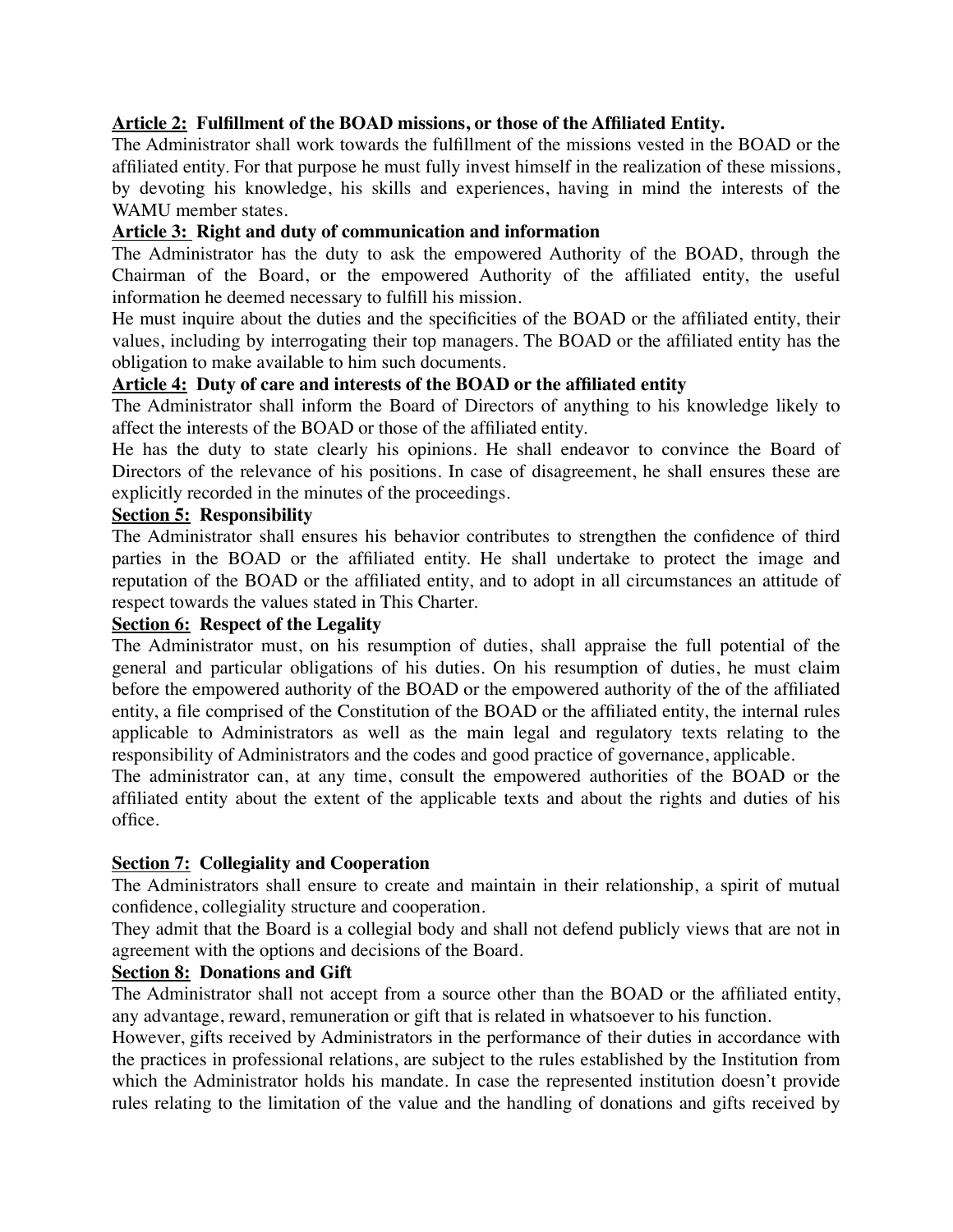the Administrator in the performance of his duties, the Administrator should make a statement to the Chairman of the Board of the BOAD, or to the Chairman of the Board, the executive or the administration body of the affiliated entity (see the statement form in the annex), for any donation or gift, in the event the Administrator does not refuse, for reason of decency, this gift or donation.

The Chairman of the Board of the BOAD, or the Chairman of the Board, the executive or the management body of the affiliated entity maintains a register for statements.

## **Section 9: Neutrality of opinion**

In the performance of their duties, Administrators make their decisions in the highest interest of the BOAD or the affiliated entity.

## **Section 10: professional Secrecy**

The Administrators are bound by the obligation of professional secrecy. They should absolutely hold in secret the proceedings of the Board.

They should demonstrate reserve and great discretion on all matters in relation with the BOAD activities or those of the affiliated entity. They cannot disclose, especially during speeches and in their relations with the media, or use in their personal interest, directly or indirectly, confidential or sensitive information, written or verbal, they have knowledge of because of their participation in the Board of the BOAD or that of the affiliated entity.

They should take all necessary measures to make sure those people having access to the information they possess abide also by the rule of professional secrecy, to which they are compelled themselves.

The Administrators are constrained by the obligations listed in this article, even after termination of employment. This duty of confidentiality does not apply to matters that were made public before their disclosure or received from a third party in a legal way, without restriction or violation of an obligation of secrecy or confidentiality.

## **Section 11: Independence and conflict of interests**

With regard to the BOAD or the affiliated entity, the Administrator performs his duties with independence, integrity and professionalism. Particularly, he ensure to maintain in all circumstances his independence of analysis, judgment, decision and action. He should undertake not to look for or accept any advantages likely to compromise his independence.

Conflict of interests arises from situations where the Administrator's private or personal interests can influence his impartiality and objectivity.

We understand by private or personal interest a real or potential advantage for the concerned Administrator, his family, his parents up to the 4th degree or the circle of his friends and acquaintances.

He must take all the necessary measures to avoid any situation of conflict of interest, either real or potential.

Moreover, he is bound to solve, in the interest of the BOAD or the affiliated entity, all situations of conflict of interests, real or potential, in which he could find himself.

If the Administrator has directly or indirectly a conflicting interest of a patrimonial nature to a decision or operation relating to the Board, he must inform the other Administrators before the consideration by the Board. His statement and the reasons justifying the conflicting interest must be recorded in the minutes of the Board which shall take the decision.

## **Section 12: Self-dealing abuse**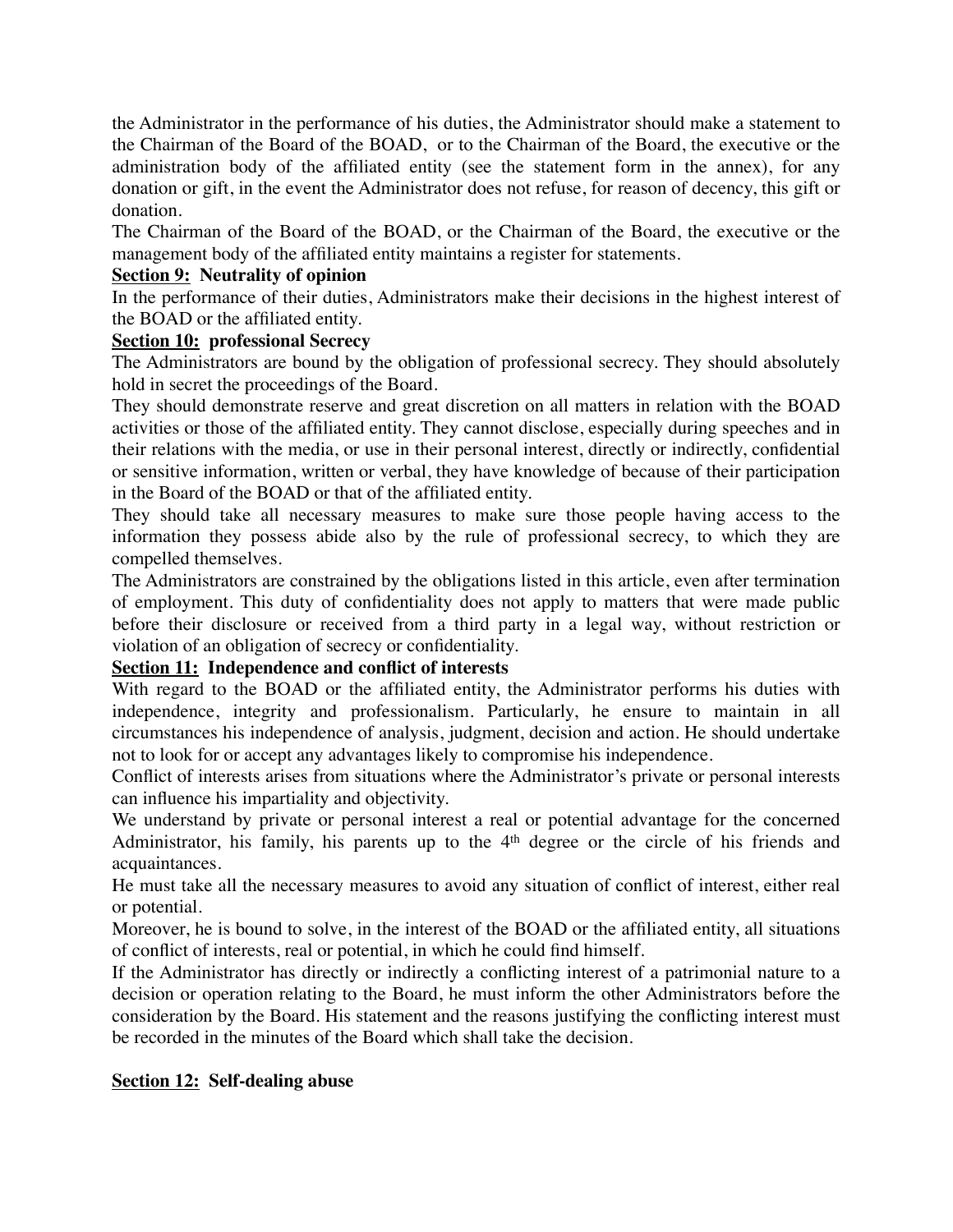The self-dealing abuse consists in the use of a confidential or privileged information that the Administrators have access to within the framework of their duties, so that to make any benefit, directly or through a third party, before that information is made public.

The administrators shall not, in any circumstances use confidential or privileged information they have access to, for private financial transactions, either directly or indirectly, by the third party intermediary, and if they are performed at their own risk and for their own account or at risks and on the account of a third party.

#### **Section 13: Communication on the interests, functions and mandates**

The Administrator shall communicate on his resumption of duties, a list of interests, duties and external mandates, public or private that he holds during his tenure. This list must be updated, in case of need, by the person concerned.

The list are handed over to the chairman of the Board of the BOAD, or the Chairman of the Board, the management or the managing body of the affiliated entity. They are returned to the Administrator concerned at the end of his tenure.

### **Section 14: Implementation of the charter**

The appointment of a person as Administrator sitting in the Board of the BOAD, or the board, the executive or the management body of the affiliated entity implies his adherence, without any restrictions, to the provisions of this charter. Consequently, the Administrator undertakes to respect these provisions.

In case of doubt, difficulty or question about the application or interpretation of the provisions of This Charter, he should refer to the Chairman of the Board of the BOAD.

In case an Administrator is no more in the position to exercise his function in accordance with This Charter, either on his own, or for any other reason including in regards to the rules of the Authority which appointed him, he must inform the latter or the Chairman of the Board of the BOAD, or the Chairman of the Board, the executive or the management body of the affiliated entity.

## **Article 15: Breaches to the provisions of the Charter.**

Any breach to the provisions of This Charter is considered as a serious offence, subject to sanctions.

The observation of the breaches is the powers of the Board of the BOAD, or the Board, the executive or management body of the affiliated entity, for it to take the appropriate action.

In case of breach to the provisions of this Charter, the referral to the Board may be done through the Chairman of the Board of the BOAD, or any other Administrator of the BOAD. Besides, the Board can refer to matter to itself. In case of an affiliated entity, the referral to the organ concerned may be made by the Chairman of the Board, or of the executive, or the management body or any other Administrator of the affiliated entity, bearing in mind that the concerned body can also make a referral to itself.

The Board of the BOAD, or the empowered body of the affiliated entity, validly refers, decides on the observed breach and take a decision after consideration.

## **Article 16: Final provisions**

This Charter was set up and approved by the Board of directors. On regular time intervals, the Board of directors shall assess and appreciate the efficiency and the adequacy of this Charter and effects the amendments required.